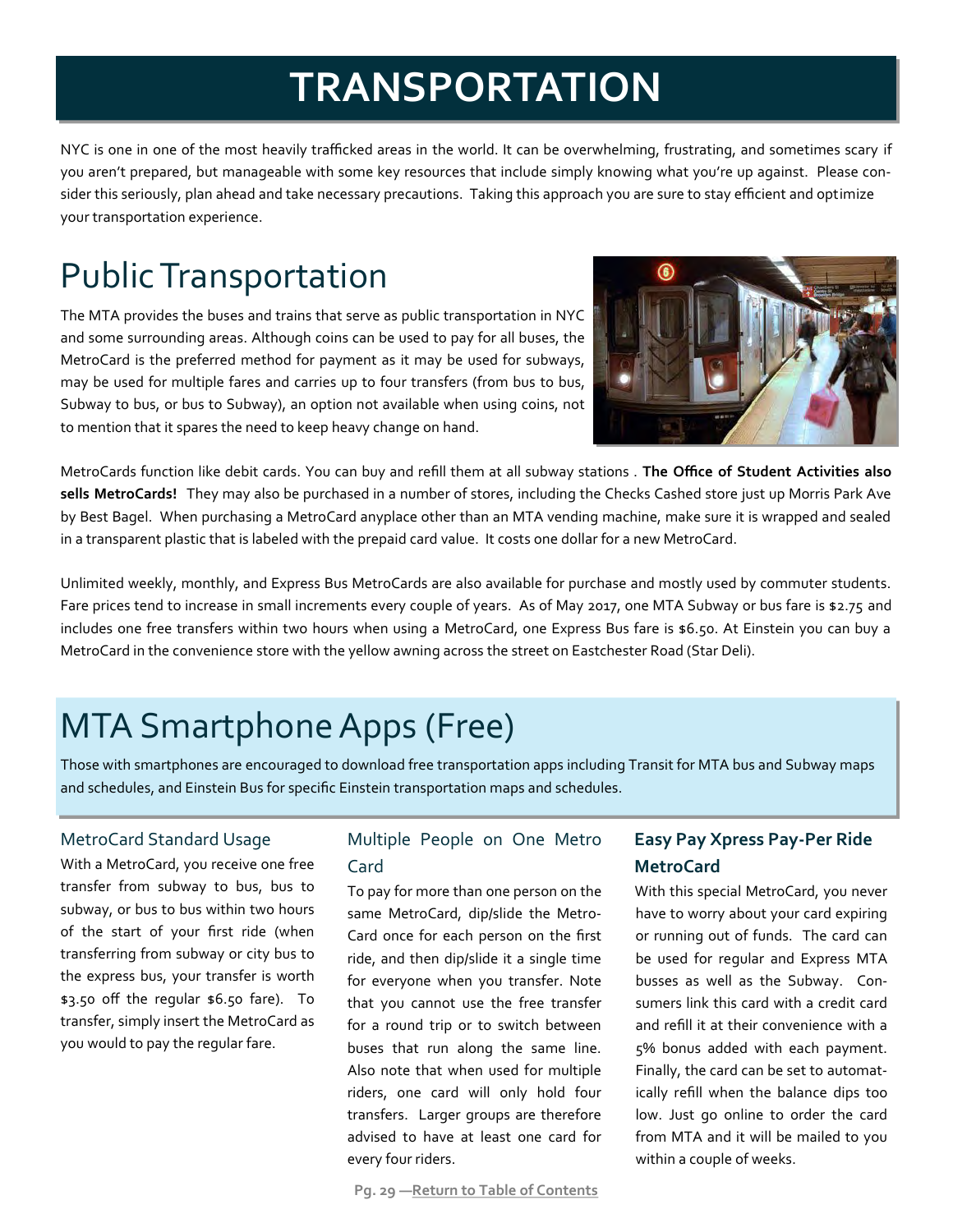# **HOW DO I GET TO…?**



### The Hospitals

#### **Walking Distance**

ȋWeiler, Van Etten, Jacobi Medical Center, Calvary Hospital, Montefiore Medical Park)

Einstein has many affiliate hospitals, some of which are in walking distance. Weiler (Einstein Hospital) is located on Eastchester Road, right behind the Forchheimer building. Van Etten is across Morris Park Avenue (behind the Price Building), and Jacobi Medical Center is behind that on Pelham Parkway. You cannot miss it.

When walking away from Pelham Parkway toward Starbucks and Stop & Shop on Eastchester Road, Calvary Hospital is on your left. Continuing past the Stop & Shop and taking the first left, Bronx State Psychiatric will be on your left. Continuing on Eastchester instead of turning after Stop &Shop, you will see a "green glass building" which is Montefiore Medical Park further down Eastchester on your right.

#### **Shuttle and Taxi**

ȋMontefiore, LIJ-Northwell Health, North Central Bronx, Bronx Lebanon)

The Einstein shuttles are recommended for transportation to Montefiore, LIJ, or North Central Bronx. The shuttles stop in front of the Belfer Building and schedules are available at the security desks in both the Forchheimer and Belfer buildings. For more complete shuttle information visit: https://www.einstein.yu.edu/ uploadedfiles/administration/auxiliaryservices/shuttle-schedule.pdf

Alternatively, if you need transportation outside of shuttle hours or to a different clinic, you can call the Einstein Security Office at (718) 430-2180 and they will call Vital cab company for an immediate or scheduled pick up. Cabs are for official business and need to be pre-approved.

### Transportation **Tips**

- Uber, Juno, and Lyft are great alternatives to yellow cabs. Check out their apps
- $\Diamond$  Check the MTA's homepage before heading out to confirm that trains and buses are running on their normal schedules, especially on weekends and holidays, and if your travel plans include very early morning or late night hours.
- ♦ Buy a MetroCard and refill your card regularly. Once in the station, you can transfer from one Subway to another as many times as you'd like, and with busses have two hours of unlimited transfers, but both require a MetroCard.
- Green globes outside a subway entrance mean the entrance is open 24 hours a day; red globes mean the entrance is sometimes closed.
- To ride the bus, use your MetroCard or exact change (currently \$2.75, no pennies or dollar bills) and place into the fare box.
- $\Diamond$  If you are paying with coins on the bus, ask the driver for a transfer when you board the bus.
- ♢ The best apps for navigation around the city are CityMapper, Transit, Google Maps, and MTA. Make sure to also download a pdf of the MTA, because there is no reception underground [\(here is](http://web.mta.info/nyct/maps/subwaymap.pdf) a link).